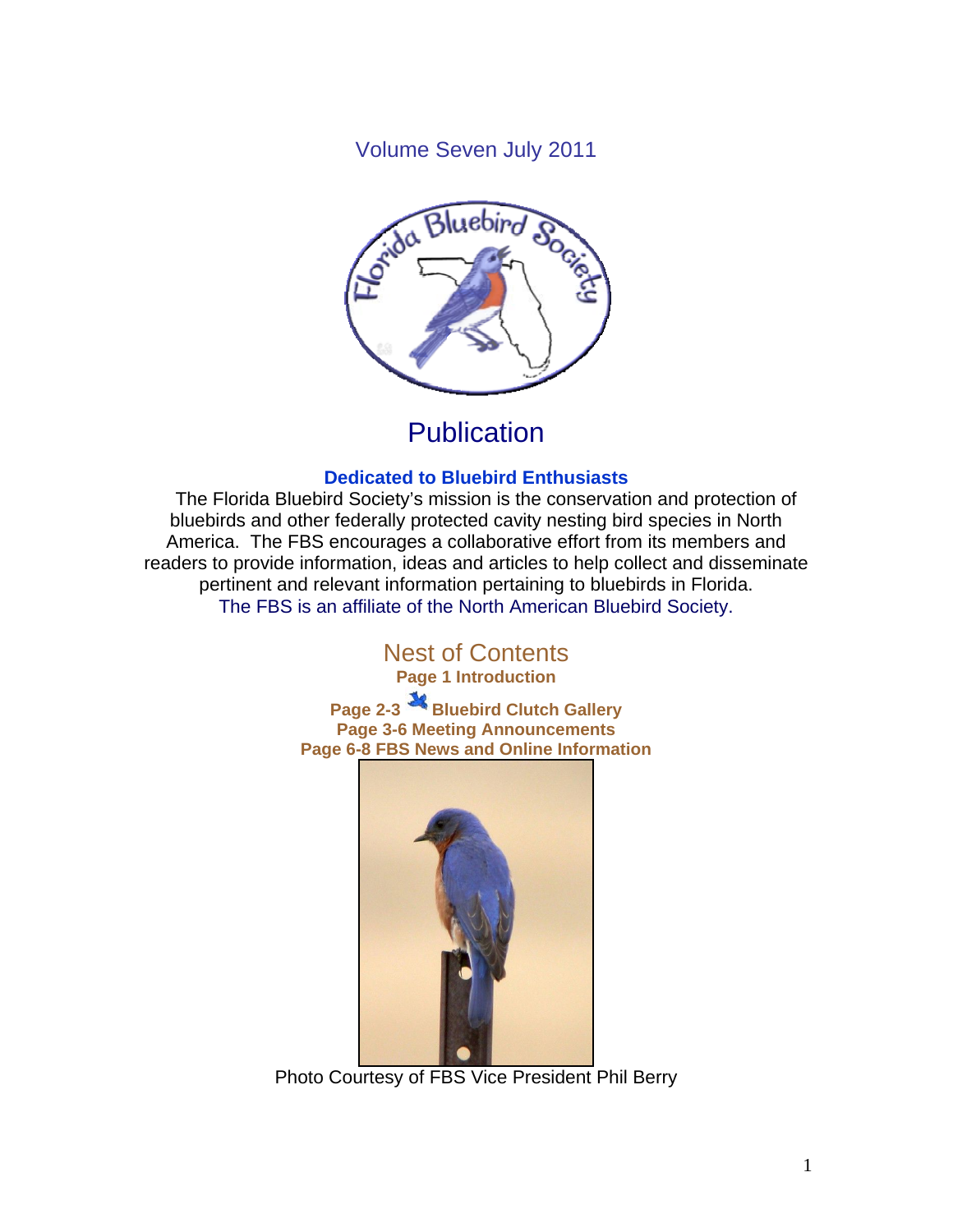## The Bluebird Clutch Gallery



**We would love to fly into your backyard and see pictures of your bluebirds with any informative and interesting stories you may have about them. Please keep pictures to a maximum of 4 for each submission and a short story if you have one. We may have to edit your submission to accommodate space or to complement other newsletter content for that issue.** 

**We can use several submissions per monthly issue so we will save multiples received for future issues. Please email your pictures and stories to Barbie Arms, FBS Corresponding Secretary at** floridabluebirds@aol.com

Deadline for submissions for the August issue is August 12, 2011

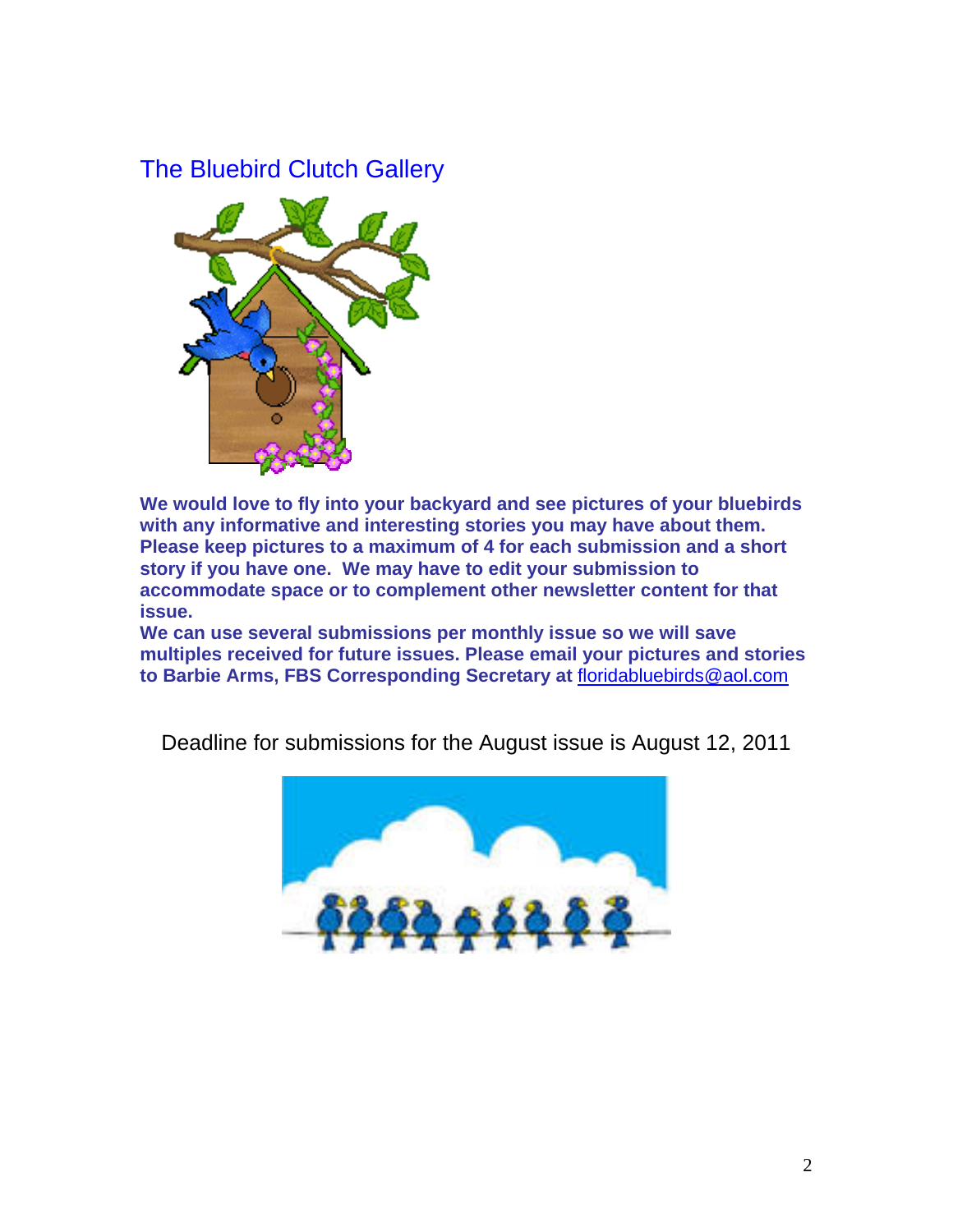Successful boxes erected by the Florida Bluebird Society



Our field trip erecting two bluebird boxes during our semi annual meeting on March 5th proved to be very successful. The box placed on the property adjacent to a huge pasture shown above had bluebird activity in only a few days. The nest was started and completed by March 15 with 5 eggs by month's end. Four of those eggs hatched and fledged with no predation. The second nest was present very quickly with another 5 eggs. All hatched and all fledged with no predation. Nest number three currently has 5 eggs again. I am monitoring the nest and all is well.

The homeowners are monitoring the box we erected near the clubhouse. They had a late start but the box is doing very well. The first nest produced 4 eggs and 4 fledglings with a second nest of 4 hatchlings getting ready to fledge.

Barbie Arms

## **Our FBS Annual Meeting Announcement**

The upcoming annual meeting of the Florida Bluebird Society will be held on Saturday, August 20, 2011 starting at 11:00 A.M. We originally had it set for August 13 but we had to change the date. We apologize if this causes anyone a problem attending. The location of the meeting will be held at the Sweetwater Oaks Park Clubhouse at 3151 N.W. 44<sup>th</sup> Avenue, Ocala, Florida 34482. The map shows the 200 home community located on the West side of I-75 and North of Hwy 27 (NW Blitchton Road) in Ocala. Coming from the North you would take the exit 354 and go right onto N.W. Blitchton Road, go  $\frac{1}{2}$  mile and turn right onto N.W. 44<sup>th</sup> Avenue. Go 1 mile and turn right into the Sweetwater Oaks gated community. Coming from the South you would take exit 354 and turn left onto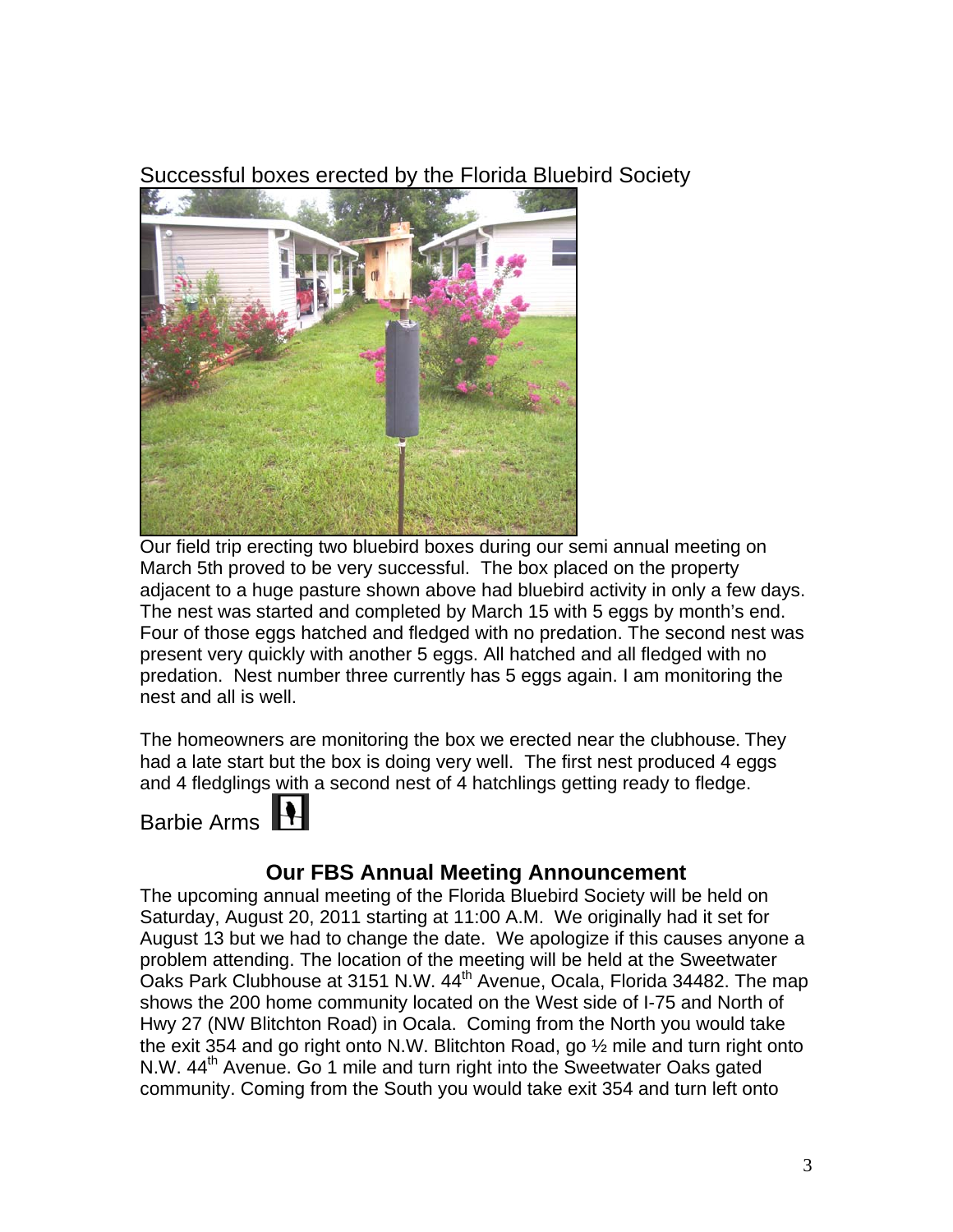N.W. Blitchton Road and follow above directions. More detailed directions can be given upon request. Signs will be put up at the Sweetwater Oaks gated entrance to lead you back to the Clubhouse.



We will have a mix and mingle until 11:30 then start the meeting. We will be providing refreshments, sandwich rings and snacks from the Publix deli for lunch. The clubhouse has a full kitchen so you are welcome to bring your own lunch or refreshments if you have special dietary needs.

#### Exciting News!

We are now registered with the USA National Phenology Network (NPN) website http://www.usanpn.org/home that includes Nature's Notebook a new project available for Groups and Organizations. This Notebook will allow our members to report their nesting data on bluebirds in Florida.



During the meeting we will have an exciting presentation showing our members how to post their bluebird nesting activity on the USA National Phenology Network website. Phenology refers to recurring plant and animal life cycle stages, or phenophases, such as leafing and flowering, maturation of agricultural plants, emergence of insects, and migration of birds. The USA National Phenology Network brings together citizen scientists, government agencies, nonprofit groups, educators and students of all ages to monitor the impacts of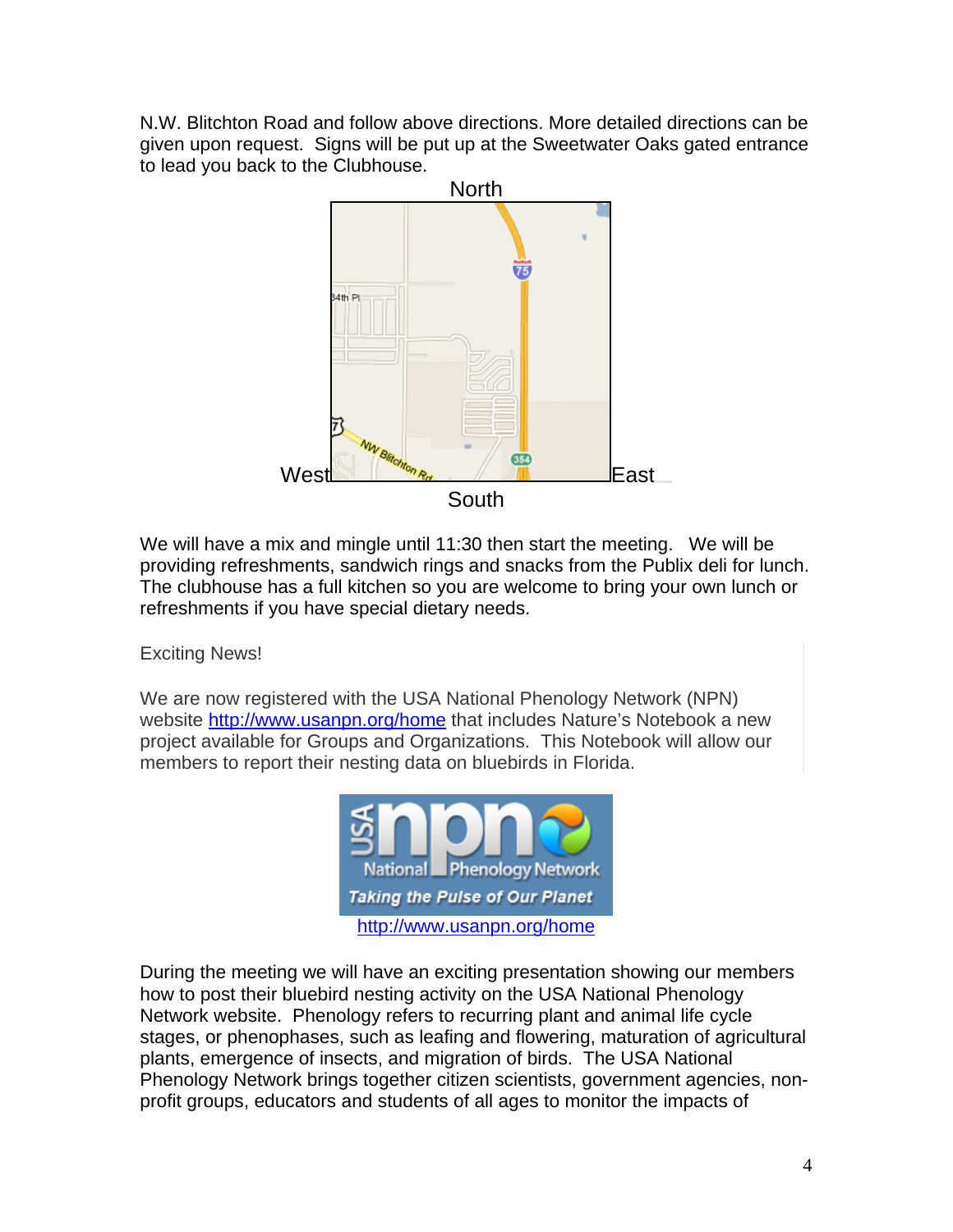climate change on plants and animals in the United States. The network harnesses the power of people and the Internet to collect and share information, providing researchers with far more data than they could collect alone.



The Phenology Network now has a program called Nature's Notebook. This program enables the general public to plot their bluebird boxes and record nesting activity on a Google Earth map in the State of Florida. The Florida Bluebird Society is the first bluebird organization in Florida to currently have their bluebird nesting summaries on this National website. This groundbreaking program can thrust us forward to observe and understand as a Society the trends about the bluebird nesting success rates and failures here in Florida. This data can educate us further so that we can be as effective as possible about disseminating information among our members. Signing up and setting up your account is not difficult and our training session will easily walk you through the process so you can enter your data at home at your convenience. We will also show you how to retrieve bluebird nesting data that our members have entered onto the website regarding their bluebird trails. Come join us in finding out more about this exciting data entry program called Nature's Notebook.

Please RSVP to Barbie Arms if you plan to attend our meeting at email floridabluebirds@aol.com so we can be sure to have enough food, make the nametags and give you the gate code to enter the Community.



# **Hosted by Bluebirds Across America**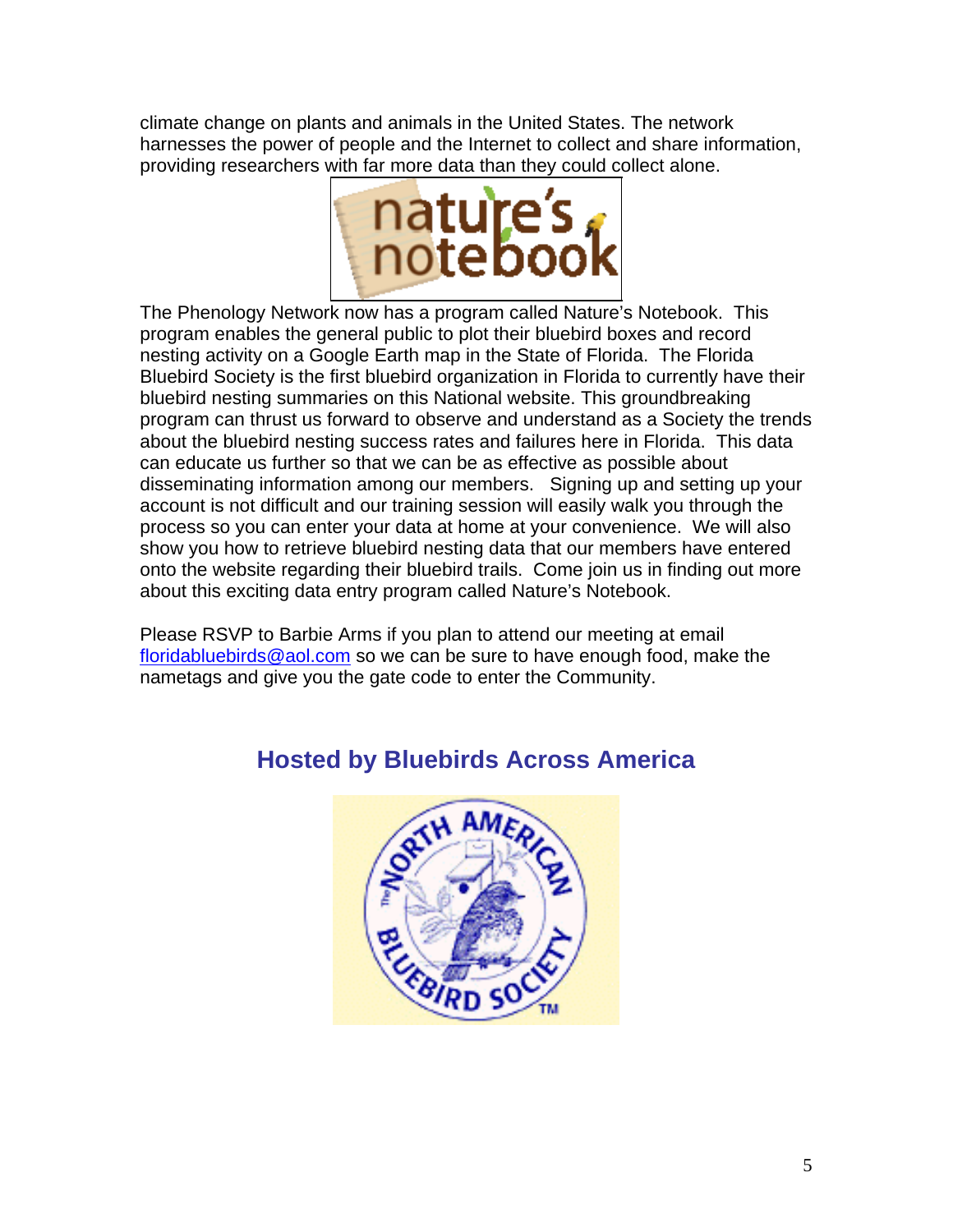The 2011 Convention Committee invites you to attend the 33<sup>rd</sup> Annual Convention of the North American Bluebird Society on September 15-18 2011 at the Doubletree Hotel, Hwy 45 Bypass, Jackson TN.

For more detailed information please visit the website by clicking on the Annual Convention tab at **http://www.nabluebirdsociety.org/** Email Contact is Farrell Roe at ROERockingR@aol.com, Phone (731) 424-6161

# WELCOME NEW MEMBER



**Candace Bridgewater, Fleming Island, FL** 

**We are excited you joined our nest!** 

# Research Project

Bob Peak of Henderson, KY, a member of the North American Bluebird Society since 1990, is doing some research about the incidence of *white* bluebird eggs in various parts of North America.



Bob would appreciate any data you would be willing to share concerning this issue. Email Bob at blubrds@bellsouth.net if you have any white eggs to report.



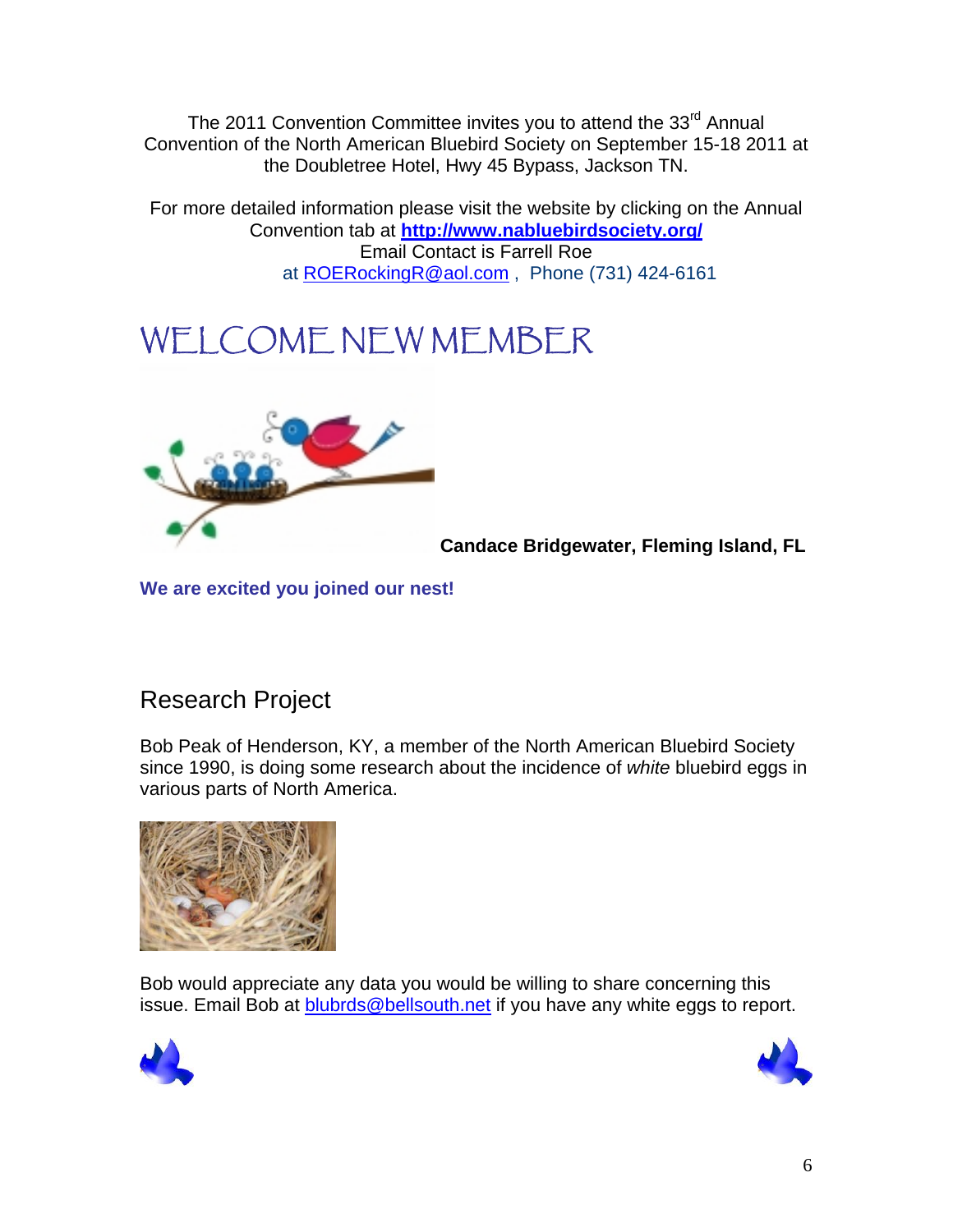#### **\*\*Reminder\*\***

If **you** are planning to change **your** email address please inform us and send updates to Barbie at email address **floridabluebirds@aol.com**



## **Annual Membership**

It's almost time to renew your annual membership. All memberships expire in August. Why not come to the Annual Meeting and renew your membership at that time?

A membership form is available on the website. If you have any questions regarding your membership please contact Faith Jones at puffin\_fj@yahoo.com

**Want to communicate with the Florida Bluebird Society, other bluebird enthusiasts, or simply have a bluebird question? Please visit our website** 

**Website http://floridabluebirdsociety.com/ Or** 

**Email: floridabluebirdsociety@yahoo.com**  Delphiforums: where you can ask questions about Eastern Bluebirds Florida Bluebird Society at Delphiforums http://forums.delphiforums.com/FLBluebirdSoc/start You will need to register for a free screen name to post at Delphiforums

Facebook: http://www.facebook.com/pages/Florida-Bluebird-Society/146994685328275